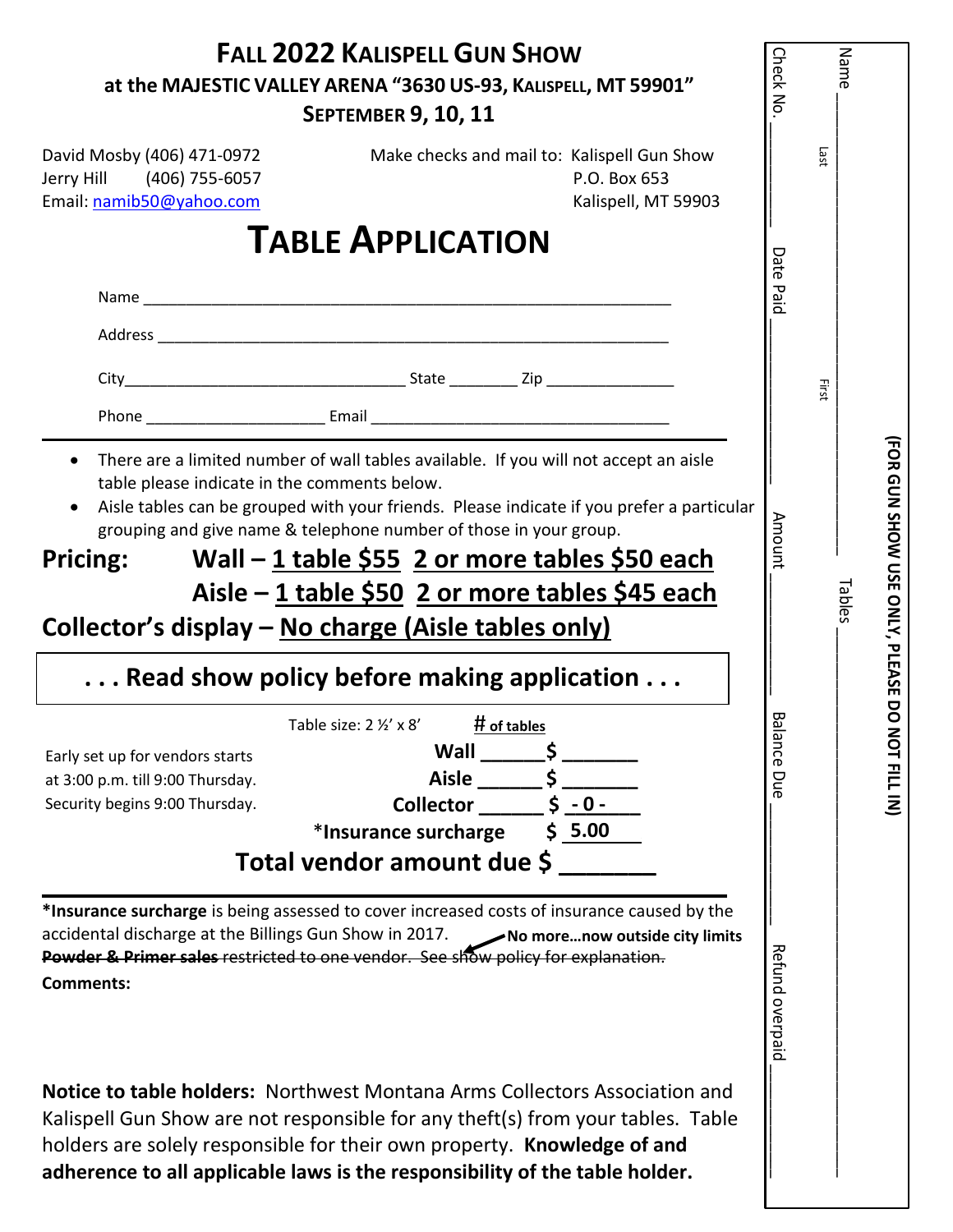### **SHOW POLICY**

## **Kalispell Gun Show now held at the Majestic Valley Arena**

#### **Sponsored by the Northwest Montana Arms Collectors Association**

#### **Committed to Safety, Quality, Integrity**

 $\bigstar$ 

**You are expected to stay for the entire show.** Any vendor packing to leave or leaving before 2:00 pm on Sunday or

|                   |                                                                                                                                                                                                                                                                                                                                 | $\star \star \star \star$ ALL GUNS EMPTY!!! ONE SHOT - NO MORE SHOWS!!!                                                                                                                                            | ****      |  |  |  |
|-------------------|---------------------------------------------------------------------------------------------------------------------------------------------------------------------------------------------------------------------------------------------------------------------------------------------------------------------------------|--------------------------------------------------------------------------------------------------------------------------------------------------------------------------------------------------------------------|-----------|--|--|--|
|                   | Sunday<br>8:00 a.m.                                                                                                                                                                                                                                                                                                             | 9:00 a.m.                                                                                                                                                                                                          | 2:00 p.m. |  |  |  |
|                   | Saturday<br>8:00 a.m.                                                                                                                                                                                                                                                                                                           | 9:00 a.m.                                                                                                                                                                                                          | 6:00 p.m. |  |  |  |
|                   | Friday<br>8:00 a.m.                                                                                                                                                                                                                                                                                                             | Noon                                                                                                                                                                                                               | 6:00 p.m. |  |  |  |
|                   | Thursday<br>3:00 to 9:00 p.m.                                                                                                                                                                                                                                                                                                   |                                                                                                                                                                                                                    |           |  |  |  |
|                   | <b>EXIBITORS</b><br><b>PUBLIC</b><br><b>CLOSE</b>                                                                                                                                                                                                                                                                               |                                                                                                                                                                                                                    |           |  |  |  |
| <b>SHOW HOURS</b> |                                                                                                                                                                                                                                                                                                                                 |                                                                                                                                                                                                                    |           |  |  |  |
|                   | Table holders are responsible for securing their own property.                                                                                                                                                                                                                                                                  |                                                                                                                                                                                                                    |           |  |  |  |
| 大                 |                                                                                                                                                                                                                                                                                                                                 | 24 hour security provided by NWMACA beginning at 9:00 pm Thursday until end of show Sunday.                                                                                                                        |           |  |  |  |
|                   | Magazines should be left out of the firearm. Vendor to provide their own cable ties.                                                                                                                                                                                                                                            |                                                                                                                                                                                                                    |           |  |  |  |
| ★                 | All firearms will have actions secured with cable ties except when presenting the firearm to customer for inspection.                                                                                                                                                                                                           |                                                                                                                                                                                                                    |           |  |  |  |
|                   |                                                                                                                                                                                                                                                                                                                                 | also be tagged with a differently colored zip tie to be provided by the show chairman.                                                                                                                             |           |  |  |  |
| $\bigstar$<br>★   | No gunsmithing or reloading activities allowed during the show.                                                                                                                                                                                                                                                                 | All walk in guns will be checked through the admission gate and tagged with a color coded zip tie. All guns sold should                                                                                            |           |  |  |  |
| $\bigstar$        | Display or sale of illegal firearms, ammunition or accessories is prohibited.                                                                                                                                                                                                                                                   |                                                                                                                                                                                                                    |           |  |  |  |
|                   | applicable laws.                                                                                                                                                                                                                                                                                                                |                                                                                                                                                                                                                    |           |  |  |  |
| ★                 | All federal, state and local laws must be observed. It is the responsibility of the table holder to be familiar with all                                                                                                                                                                                                        |                                                                                                                                                                                                                    |           |  |  |  |
| $\bigstar$        | No black powder may be displayed at the show. Storage must be outside the building.                                                                                                                                                                                                                                             |                                                                                                                                                                                                                    |           |  |  |  |
| ★                 | No loose ammo! All ammo must be in closed boxes, zip lock bags or in covered containers.                                                                                                                                                                                                                                        |                                                                                                                                                                                                                    |           |  |  |  |
| ★                 | Powder and Primers are no longer restricted at the show since we are outside the city limits.                                                                                                                                                                                                                                   |                                                                                                                                                                                                                    |           |  |  |  |
| $\bigstar$        | Table contents should be primarily (75%) weapons and weapons related items, such as parts, ammunition, reloading<br>equipment, firearm accessories/supplies, and books related to weapons and hunting. There are exceptions to this<br>policy, so if in doubt, please call for clarification. Weapons = guns, knives, bows etc. |                                                                                                                                                                                                                    |           |  |  |  |
| ★                 | Absolutely no loaded firearms displayed at the show!                                                                                                                                                                                                                                                                            |                                                                                                                                                                                                                    |           |  |  |  |
|                   | at 9:00 p.m. Tables unoccupied by noon Friday may be reassigned if not called at 406-471-0972.                                                                                                                                                                                                                                  |                                                                                                                                                                                                                    |           |  |  |  |
| $\bigstar$        | Vendors can set up between 3:00 & 9:00 on Thursday and 8:00 & 12:00 on Friday. Armed Security will begin Thursday                                                                                                                                                                                                               |                                                                                                                                                                                                                    |           |  |  |  |
| ★                 | Table assignments subject to change at the show chairman's discretion. We will contact you regarding changes.                                                                                                                                                                                                                   |                                                                                                                                                                                                                    |           |  |  |  |
| ★                 | If you desire a confirmation, fill out your name and address on the confirmation form enclosed and return with your<br>table application. Confirmations are mailed as soon as final location of your tables has been determined.                                                                                                |                                                                                                                                                                                                                    |           |  |  |  |
| ★                 | Fill out application completely and return with payment.                                                                                                                                                                                                                                                                        |                                                                                                                                                                                                                    |           |  |  |  |
| ★                 | Pneumatic rubber tired equipment for moving inventory in and out is recommended.                                                                                                                                                                                                                                                |                                                                                                                                                                                                                    |           |  |  |  |
| ★                 |                                                                                                                                                                                                                                                                                                                                 | All vendors and their helpers must wear name badges when packing in or packing out and during the show.                                                                                                            |           |  |  |  |
| $\bigstar$        | Since we are not located on city property you may carry a firearm. During the show you must carry concealed. All open<br>carry firearms must be rendered inoperable and tagged by Security at the door. Please do not remove the gun from<br>your holster unless there are lives threatened. Do not use to stop a thief.        |                                                                                                                                                                                                                    |           |  |  |  |
| $\star$           |                                                                                                                                                                                                                                                                                                                                 | RV camping, \$25/day, behind the Arena (120v plugins) Rough camping \$15/day (no electric). Shower house for all -<br>(depending on weather at Spring show). Arrangements with Majestic Valley Arena: 406-755-5366 |           |  |  |  |
|                   | your merchandise until show is announced as over for the day.                                                                                                                                                                                                                                                                   | 6:00 pm Friday/Saturday will not be allowed to have a table in the next show. Table covers should not be placed on                                                                                                 |           |  |  |  |